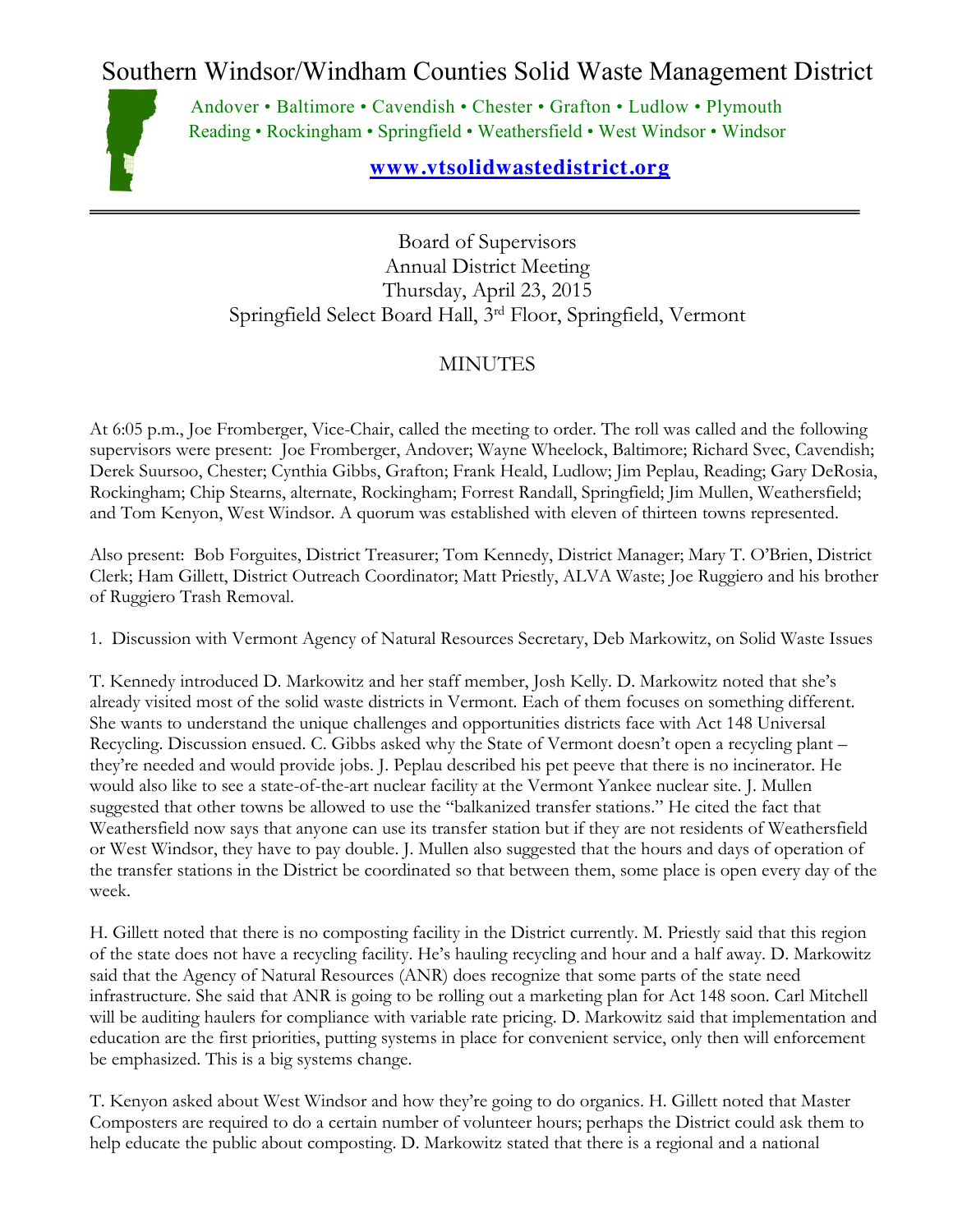Annual District Meeting Notes April 23, 2015 p. 2

conversation about packaging and extended producer responsibility (EPR). T. Kennedy thanked D. Markowitz and J. Kelly for meeting with the Board.

2. At 7:00 p.m., J. Fromberger opened the public hearing on the FY16 work plan and budget and asked for public comments. None were proffered. At 7:01 p.m., J. Fromberger closed the public hearing.

3. At 7:01 p.m., J. Fromberger opened the public hearing on the variable rate pricing ordinance. T. Kennedy explained the ordinance. Once the District adopts it, there is a sixty-day period during which the towns can comment on it before the ordinance goes into effect. R. Svec asked if there had been any public outreach. T. Kennedy replied that the hearing had been warned in the newspaper. At 7:04 p.m., J. Fromberger closed the public hearing.

4. Roll Call – conducted at beginning of meeting.

5. D. Suursoo made a motion to accept the minutes of the January 22, 2015 District meeting as presented. J. Peplau seconded the motion. No comments. All voted in favor. The minutes were approved.

6. Acceptance of Treasurer's Report B. Forguites noted that everyone had received copies of the financials through March 2015. We're currently 75% through the fiscal year and the District's income is at 74.4% of the budgeted amount and expenses are at 67.1%. We'd budgeted to be about \$14,000 short but the way that we're running, we'll probably even out at the end of the fiscal year, without having to dip into District funds to balance. J. Peplau made a motion to accept the Treasurer's Report as presented. R. Svec seconded the motion. All voted in favor. T. Kennedy noted that the tonnage report for July 2013 through March of 2014 was 17,786 tons vs. 17,000 tons for that same period a year later.

7. Election of Officers and Executive Committee Representatives

J. Fromberger asked B. Forguites to moderate the meeting for the election process. J. Peplau nominated Forrest Randall as Chair. J. Peplau make a motion to close the nominations. D. Suursoo seconded the motion. All voted in favor of the nomination. R. Svec nominated Joe Fromberger as Vice-Chair. There were no other nominations. J. Peplau moved to close the nominations. G. DeRosia seconded the motion. All voted in favor of the nomination. J. Fromberger began moderating the election process. W. Wheelock nominated Gary DeRosia, Derek Suursoo, and Frank Heald as the three representatives to the Executive Committee. There were no other nominations. D. Suursoo made a motion to close the nominations. J. Peplau seconded the motion. All voted in favor of the nomination.

J. Peplau made a motion to appoint Mary O'Brien as District Clerk. R. Svec seconded the motion. All voted in favor. J. Peplau made a motion to appoint Bob Forguites as District Treasurer. R. Svec seconded the motion. All voted in favor.

8. Discussion and Adoption of Variable Rate Pricing Ordinance T. Kennedy noted that the supervisors had received the draft ordinance at their January meeting. The Executive Committee has worked on it for a couple of months. Haulers will have to certify to the District that they do have a variable rate pricing structure for their customers. Carl Mitchell will check for compliance. T. Kenyon made a motion to adopt the variable rate pricing ordinance as proposed as a District ordinance. F. Randall seconded the motion. All voted in favor.

9. Discussion and Adoption of FY16 Budget and Work Program T. Kenyon made a motion to adopt the FY16 Budget of \$210,738.00 as presented. J. Peplau seconded the motion. B. Forguites noted that he and T.